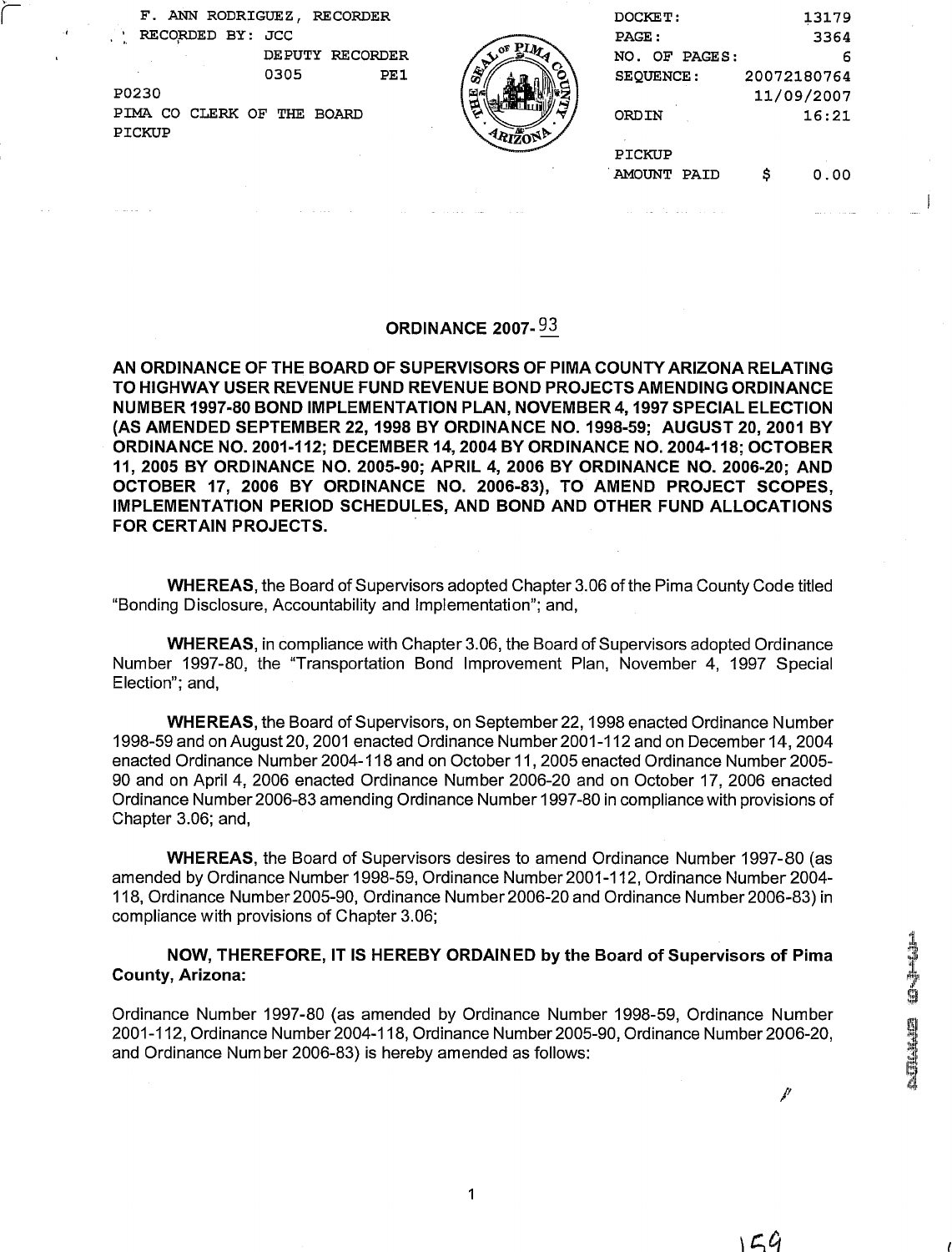| 17)                                                                                  | DOT-17 - Valencia Road: Mark Road to Camino de la Tierra                                                                                                                                                                                                                                                                                                                                                                                                                                                                                |  |  |  |
|--------------------------------------------------------------------------------------|-----------------------------------------------------------------------------------------------------------------------------------------------------------------------------------------------------------------------------------------------------------------------------------------------------------------------------------------------------------------------------------------------------------------------------------------------------------------------------------------------------------------------------------------|--|--|--|
| Location:                                                                            | Unincorporated County                                                                                                                                                                                                                                                                                                                                                                                                                                                                                                                   |  |  |  |
| Bond Funding:                                                                        | \$5,800,000                                                                                                                                                                                                                                                                                                                                                                                                                                                                                                                             |  |  |  |
| Scope:                                                                               | This project will widen Valencia Road to increase capacity and enhance<br>safety. The roadway will have four travel lanes, multi-use lanes and raised<br>landscape median, storm drains, edge landscaping and provision for<br>pedestrians.                                                                                                                                                                                                                                                                                             |  |  |  |
| Benefit:                                                                             | This project will reduce traffic congestion and enhance safety along Valencia<br>Road. The estimated economic value of the improvements to traffic flow and<br>reductions in accidents are \$32.65 million. The project benefit/cost ratio is<br>4.8.                                                                                                                                                                                                                                                                                   |  |  |  |
| Other Funding:                                                                       | \$1,000,000 (1,000,000 Impact Fee Funds) \$15,298,000 (\$11,866,000<br>Impact Fees, \$302,000 Tucson Water, \$3,130,000 Urban HURF)                                                                                                                                                                                                                                                                                                                                                                                                     |  |  |  |
| Implementation Period:<br><b>Future Annual Operating &amp;</b><br>Maintenance Costs: | 4/5/6<br>\$30,000                                                                                                                                                                                                                                                                                                                                                                                                                                                                                                                       |  |  |  |
| 18)                                                                                  | DOT-18 - Cortaro Farms Road, Union Pacific Railroad Crossing to<br><b>Thornydale Road</b>                                                                                                                                                                                                                                                                                                                                                                                                                                               |  |  |  |
| Location:                                                                            | Unincorporated County, Marana                                                                                                                                                                                                                                                                                                                                                                                                                                                                                                           |  |  |  |
| Bond Funding:                                                                        | \$8,200,000 \$10,644,000                                                                                                                                                                                                                                                                                                                                                                                                                                                                                                                |  |  |  |
| Scope:                                                                               | The proposed project consists of widening Cortaro Farms Road, adjusting<br>the horizontal alignment at the railroad approach and correcting the grade<br>over the railroad and the adjacent Cortaro-Marana Irrigation District canal.<br>The project will have four traffic lanes, multi-use lanes, outside curbs, storm<br>drains and landscaping. The median treatment will be either a raised<br>landscape median or a median two-way left-turn lane, depending on further<br>evaluation of local area access and circulation needs. |  |  |  |
| Benefit:                                                                             | The project will reduce traffic congestion and enhance safety along Cortaro<br>Farms Road. The estimated economic value of the improvements to traffic<br>flow and reductions in accidents are \$8.05 million. The benefit/cost ratio is<br>0.8.                                                                                                                                                                                                                                                                                        |  |  |  |
| Other Funding:                                                                       | \$6,500,000 (800,000 Urban Area HURF, 5,700,000 County HURF, 47,000<br>Other) \$19,391,000 (\$14,962,000 Urban HURF, \$4,384,000 Impact Fees,<br>45,000 Development Services)                                                                                                                                                                                                                                                                                                                                                           |  |  |  |
| Implementation Period:                                                               | 1/2/3/4 6/7                                                                                                                                                                                                                                                                                                                                                                                                                                                                                                                             |  |  |  |
| <b>Future Annual Operating &amp;</b><br>Maintenance Costs:                           | \$36,000                                                                                                                                                                                                                                                                                                                                                                                                                                                                                                                                |  |  |  |

 $\mathbf{r}$ 

À,

UNHAM O<sup>nje</sup>ja<sup>na</sup>

 $160$ 

 $\overline{c}$ 

 $\frac{1}{2}$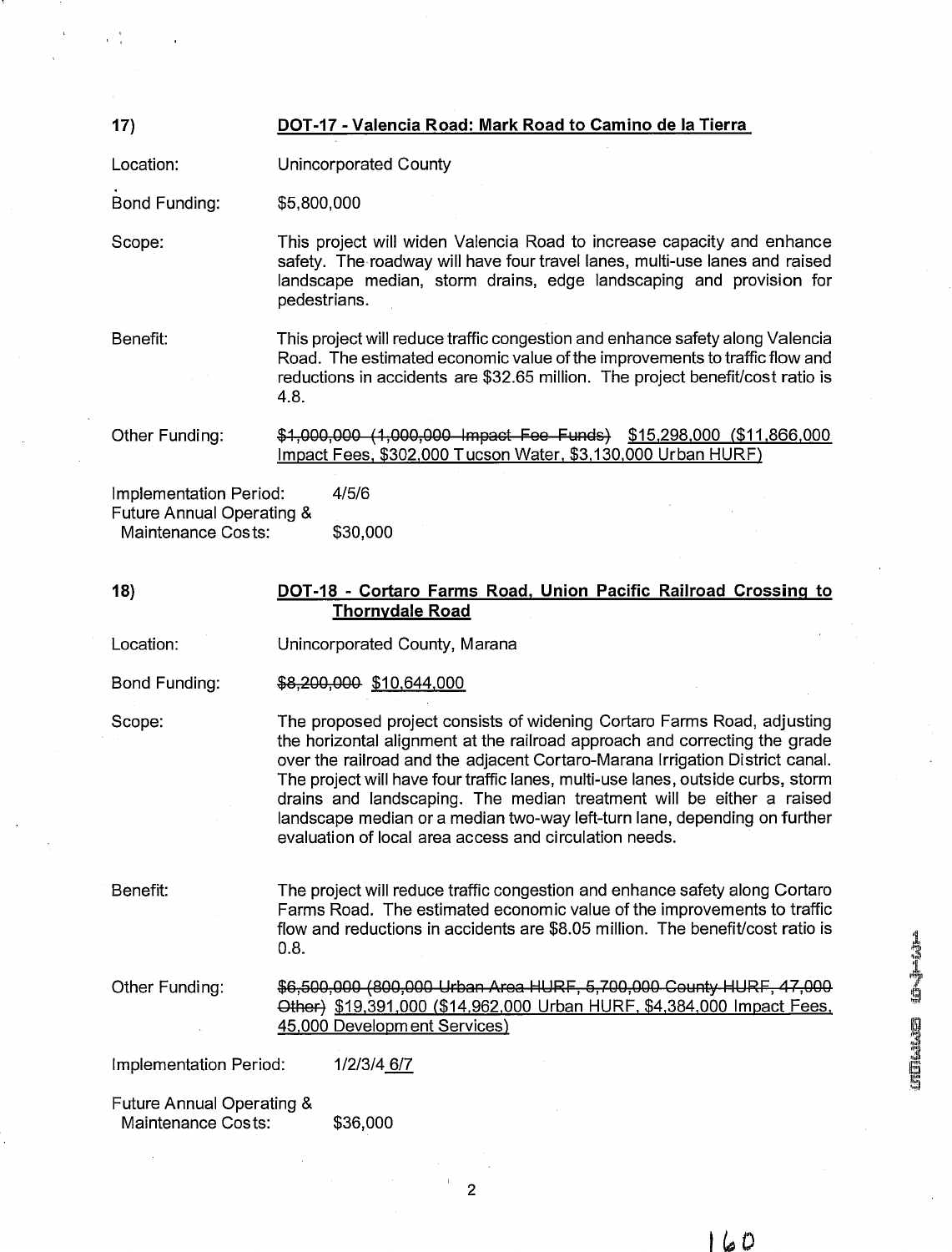**24) DOT-24** - **Mainsail Boulevard and Twin Lakes Drive, Twenty-Seven Wash Vicinitv** 

Location: Unincorporated County (Catalina)

Bond Funding: \$2,700,000

Scope:

The proposed improvements include construction of Mainsail Boulevard as a two-lane road across Twenty-seven Wash between Oracle Highway and Twin Lakes Drive/Forecastle Avenue. The extension of Twin Lakes north of Mainsail to Tortolita Street will also be considered as part of this project. The improvements will consist of a two-lane roadway and box culvert structure to carry the wash under the road. Proposed improvements will provide improved all-weather access to Catalina and will provide alternatives to residential streets for access from existing neighborhoods out to Oracle Highway.

Benefit:

The project benefits include revision of connections in the collector street system in Catalina per the Lago del Oro Plan and provision of all-weather access for major portions of the community. The new connections will allow traffic to divert from local neighborhood streets to the collector roadway system. The project will also improve response for emergency vehicles.

Other Funding: None Proposed

Implementation Period: 3/4 8

Future Annual Operating & Maintenance Costs: \$21,000

## **25) DOT-25** - **Interstate 19 Southbound Frontaae Road at Continental Road**

Location: Unincorporated County (Green Valley) (ADOT right-of-way)

Bond Funding: \$1,000,000

Scope:

The project will realign the southbound Frontage Road to connect with the recently improved intersection of Continental Road at Continental Plaza. The project will separate the southbound on and off ramps at 1-19 from the Frontage Road intersection to improve safety and allow for future signalization of the ramp intersections. The project will consist of construction of a new two-lane road south of Continental Road on new alignment to connect with the existing Frontage Road. Provision for the connection was included in the design and construction of the traffic signal at Continental Plaza.

Benefit:

This project will reduce congestion and improve safety by providing the signalized access between the Frontage Road and Continental Road. The increased separation will provide for better operation of the interchange intersections with Continental Road and will reduce the number of traffic

ا ھا ا

3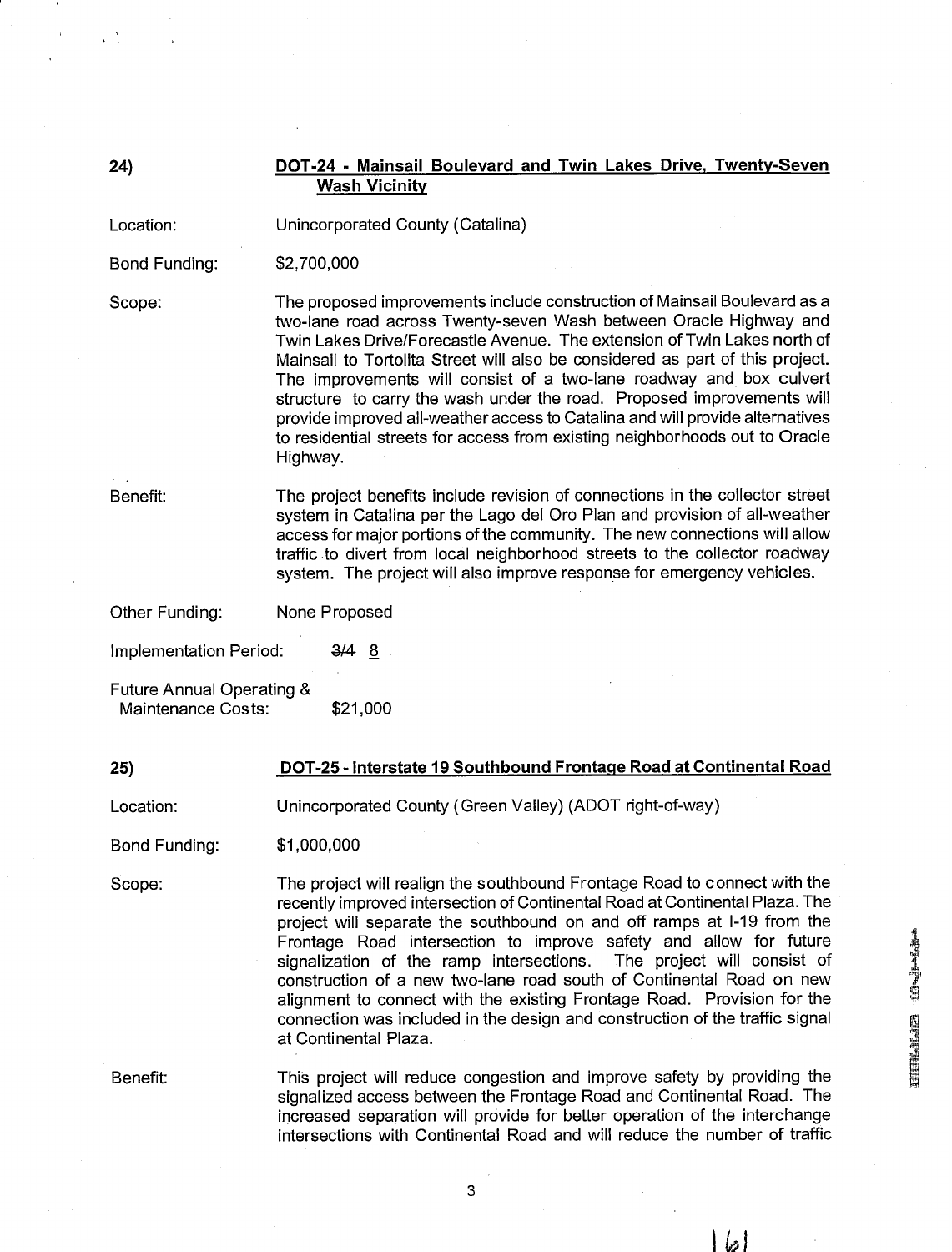signals that would have to be installed along Continental Road in the future as traffic volumes in this area of Green Valley increase.

Other Funding: **\$500,000 \$2,146,811 (\$1,217,445 Impact Fees, \$329,366 County HURF,** \$600,000 State of Arizona)

Implementation Period: 1/2/3/4/5

Future Annual Operating & Maintenance Costs: \$4,500

## **47) DOT-47** - **Sunrise Drive, Cravcroft Road to Kolb Road**

Location: Unincorporated County

Bond Funding:  $$12,000,000$  \$23,322,000

Scope: The project will widen Sunrise Drive to four lanes with multi-use lanes, drainage improvements, landscaping and neighborhood screening and noise mitigation as required. The median treatment will be a raised landscape median or a median two-way left-turn lane pending further evaluation of local area access and circulation requirements. The proposed project is intended to retain the existing outer limits of the cut and fill slopes along Sunrise Drive, therefore will incorporate structural retaining walls as necessary. Needed revisions or improvements to transverse drainage will be included with the project.

Benefit: The project will reduce congestion and enhance safety along Sunrise Drive. The estimated economic value of the improvements to traffic flow and reductions in accidents are \$41.84 million. The benefit/cost ratio is 3.2.

Other Funding: \$1,000,000 (Urban Area HURF) \$0

Implementation Period: 3/4 6/7 Future Annual Operating & Maintenance Costs: \$31,500

**50) DOT-50** - **Kinnev Road, Aio Wav to Bopp Road**  Location: Unincorporated County Bond Funding: \$3,800,000 Scope: Benefit: The project will widen Kinney Road to four lanes with improved shoulders, roadside drainage and landscaping. The median treatment will be either a raised landscape median or a two-way median left-turn lane pending further evaluation of local area access and circulation requirements. The project will reduce congestion and enhance safety along Kinney Road. The estimated economic value of the improvements to traffic flow and reductions in accidents are \$4.81 million. The benefit/cost ratio is 1.2:1.

Villandia 10 Julia

しんみ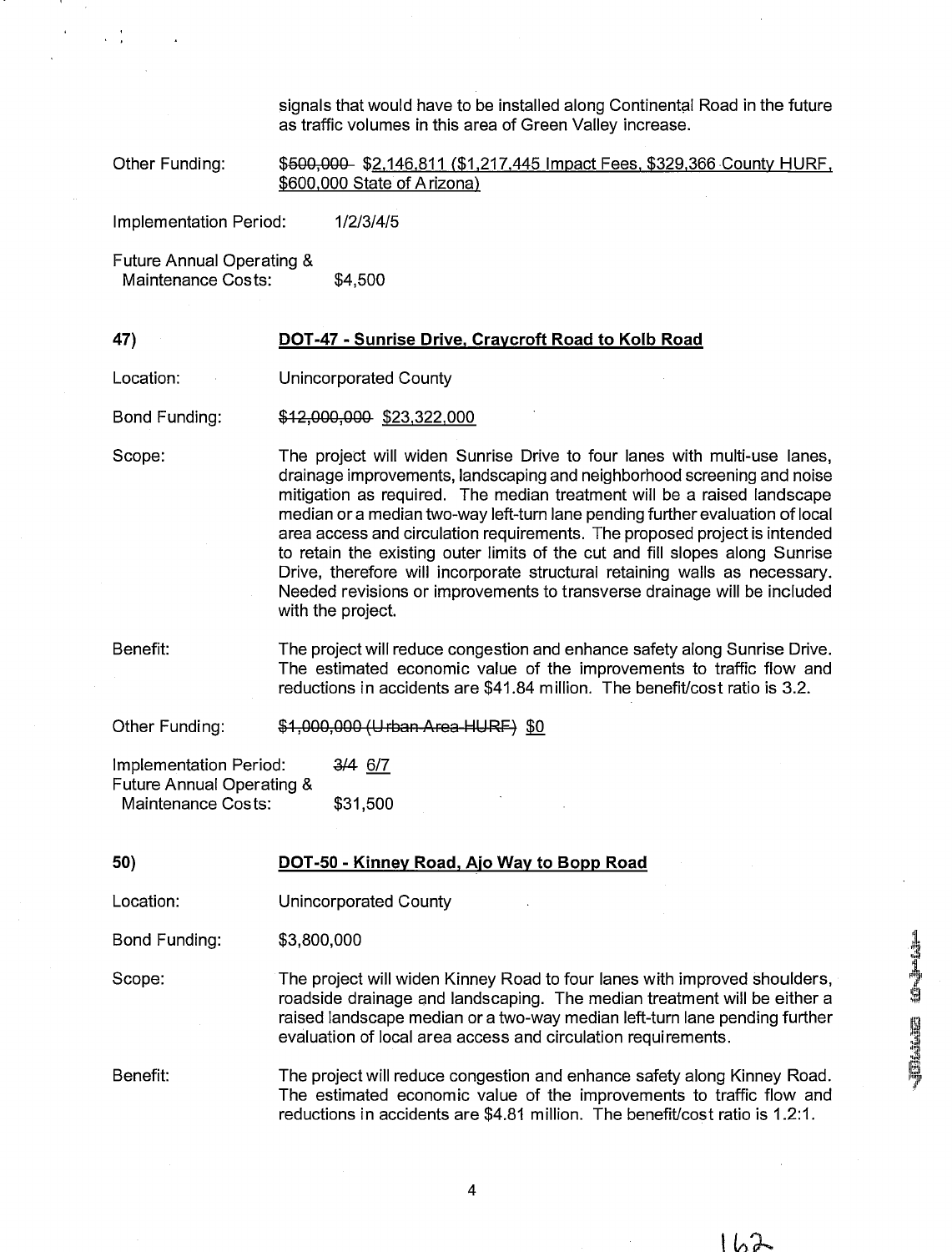| Other Funding: | \$200,000 (Impact Fee-Funds) \$9,863,000 (\$8,043,000 Impact Fees, |  |  |
|----------------|--------------------------------------------------------------------|--|--|
|                | \$1,819,000 ADOT)                                                  |  |  |

Implementation Period: *%5/6* 

Future Annual Operating & Maintenance Costs: \$9,000